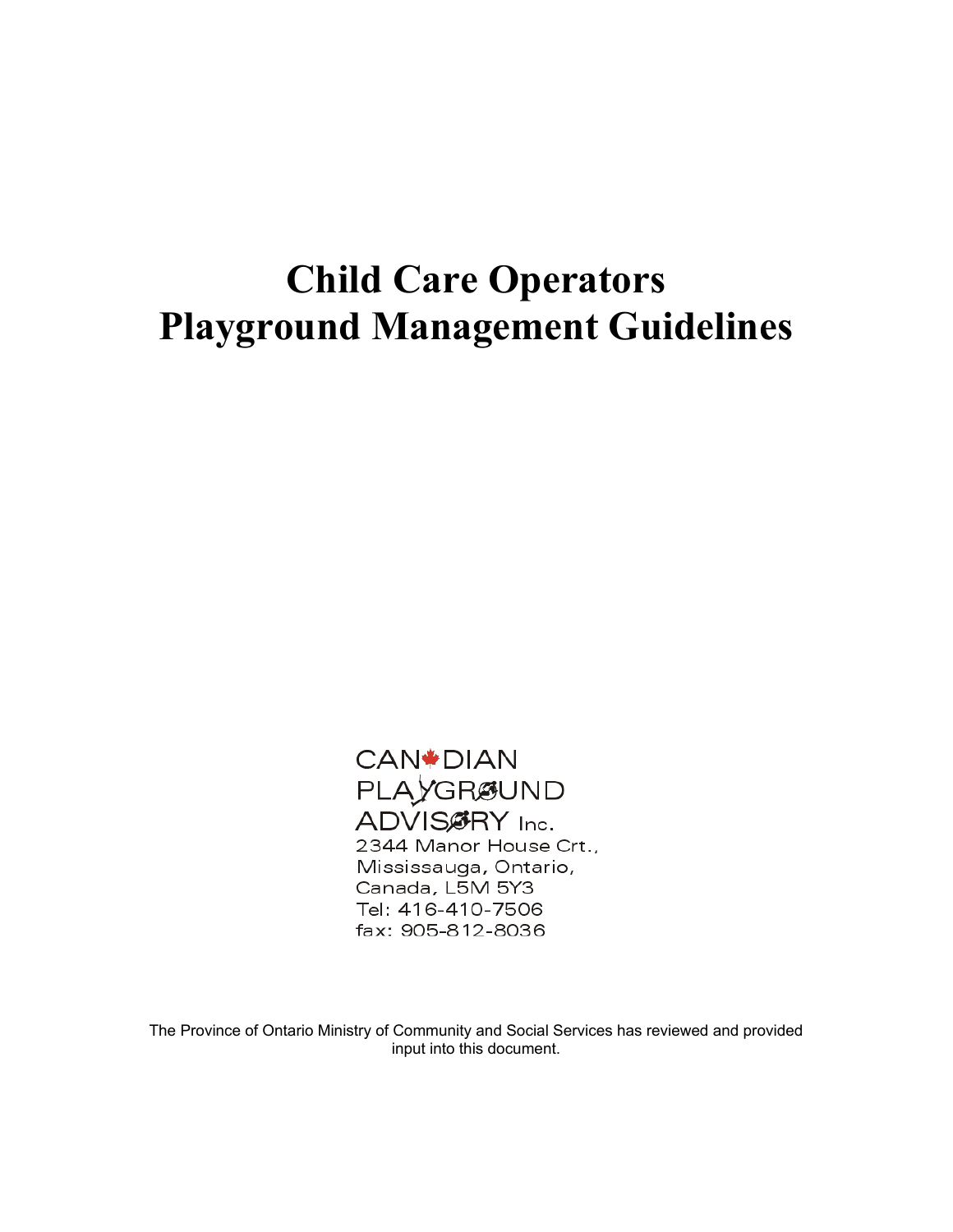### *TABLE OF CONTENTS*

| <b>SCOPE</b><br>Compliance to Standards                                                                    | Page 3<br>Page 3           |
|------------------------------------------------------------------------------------------------------------|----------------------------|
| ROLES AND RESPONSIBILITIES ACCORDING TO THE DAY NURSERY ACT AND CSA Z614<br>Owner/Operator<br>Manufacturer | Page 4<br>Page 4<br>Page 5 |
| Contractor/Installer                                                                                       | Page 5                     |
| Inspector                                                                                                  | Page 6                     |
| Consultant                                                                                                 | Page 6                     |
| <b>INSPECTIONS</b>                                                                                         | Page 7                     |
| Inspector equipment                                                                                        | Page 7                     |
| Manufacturer Tests                                                                                         | Page 7                     |
| Prior to use inspection                                                                                    | Page 7                     |
| Annual Comprehensive Inspection                                                                            | Page 8                     |
| Future Recommendations/Planning                                                                            | Page 8                     |
| <b>INSPECTION REPORTS</b>                                                                                  | Page 8                     |
| Pictures                                                                                                   | Page 8                     |
| Capability (Qualifications/Experience/References)                                                          | Page 9                     |
| Sections/Clause (Reference)<br>Not recommended                                                             | Page 9                     |
|                                                                                                            | Page 9                     |
| <b>ACTION PLANS</b>                                                                                        | Page 10                    |
| Immediate                                                                                                  | Page 10                    |
| Short Term                                                                                                 | Page 10                    |
| Long Term                                                                                                  | Page 10                    |
| PURCHASE OF PLAYGROUND                                                                                     | Page 11                    |
| Specifications/Options                                                                                     | Page 11                    |
| Layouts/Plans                                                                                              | Page 11                    |
| Quotes/Warranties                                                                                          | Page 12                    |
| CONTRACT                                                                                                   | Page 12                    |
| Writing your own                                                                                           | Page 12                    |
| Quotes/Warranties                                                                                          | Page 13                    |
| <b>INSTALLATION</b>                                                                                        | Page 13                    |
| Deposit/Holdback                                                                                           | Page 13                    |
| Equipment                                                                                                  | Page 14                    |
| Surfacing                                                                                                  | Page 14                    |
| Structure Integrity (Method of Installation)<br>Schedule                                                   | Page 15                    |
| Co-ordination (Equipment/Surfacing/Inspection                                                              | Page 15<br>Page 15         |
|                                                                                                            |                            |
| INSPECTION/COMPLIANCE                                                                                      | Page 15                    |
| Prior to Use                                                                                               | Page 15                    |
| Surface Impact Test                                                                                        | Page 16                    |
| <b>MAINTENANCE</b>                                                                                         | Page 16                    |
| Documents/Books/Instructions                                                                               | Page 16                    |
| Schedule (Maintenance book from Supplier                                                                   | Page 16                    |
| Inspection Maintenance Schedule as per CSA (daily, weekly, etc.)                                           | Page 16                    |
| Annual Comprehensive (3 <sup>rd</sup> Party Inspections, As Above, As per Policy)                          | Page 16                    |
| PROBLEM SOLVING                                                                                            | Page 17                    |
| Consultant                                                                                                 | Page 17                    |
|                                                                                                            |                            |
| <b>SURFACING</b><br>Owner assessment                                                                       | Page 17<br>Page 17         |
| <b>Impact Attenuation</b>                                                                                  | Page 17                    |
|                                                                                                            |                            |
| Frequently Asked Questions (FAQ's)                                                                         | Page 18                    |
| Appendix 1 - RISK OF HEAD INJURY ASSOCIATED WITH VARIOUS HIC VALUES                                        | Page 19                    |
| <b>Injury Risk Curves</b>                                                                                  | Page 20                    |
| Figure 1                                                                                                   | Page 21                    |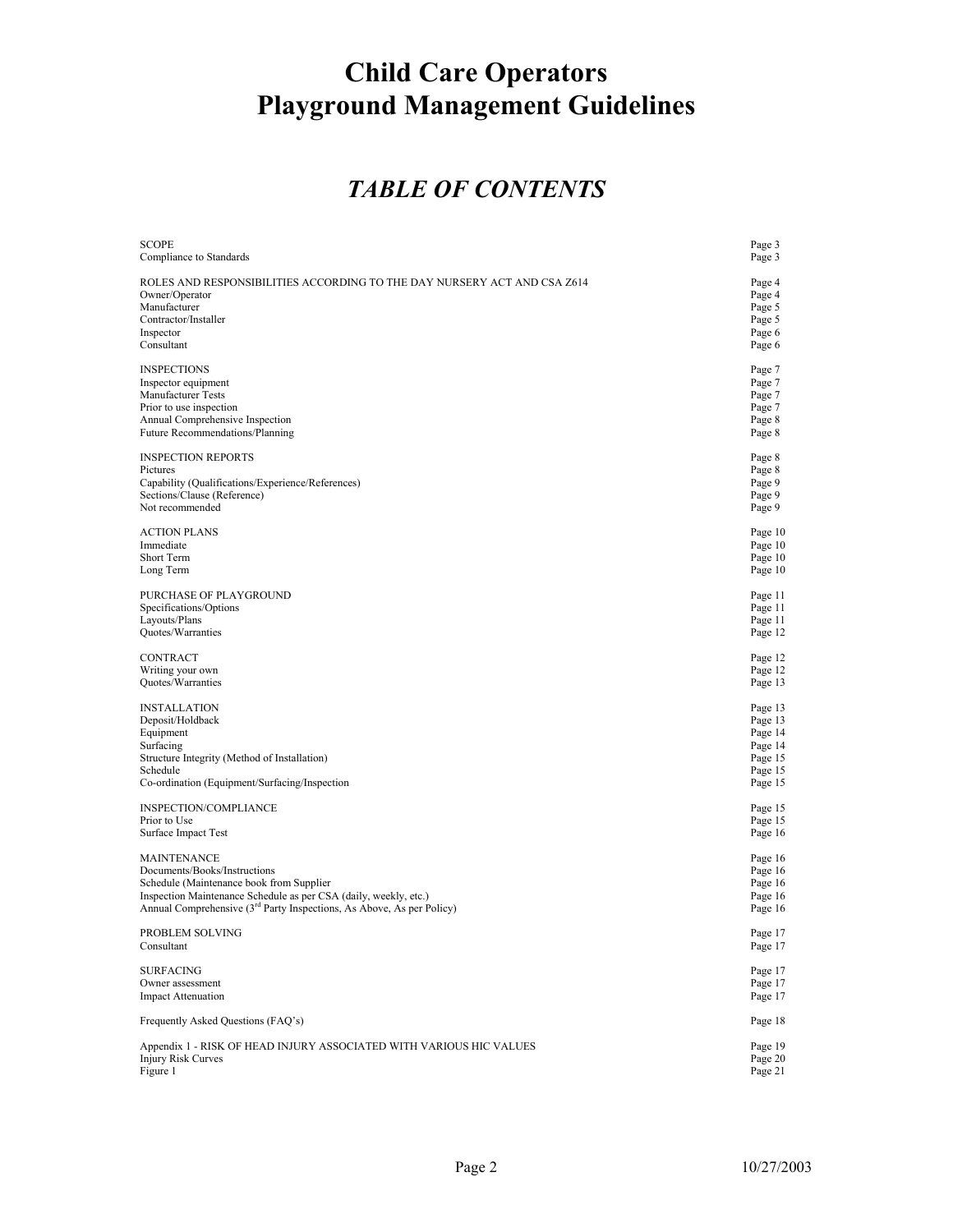### *SCOPE*

- Effective June 2003, the Canadian Standard, CAN/CSA Z614-03, was approved as a National Standard of Canada by the Standards Council of Canada. The Standard applies to any public play area, including child care centres. The Standard does not apply to homemade equipment or play equipment intended for backyard use.
- Public Playground Equipment is defined as "a play structure/equipment with at least one designated play surface, anchored to the ground or not intended to be moved, meant for use in play areas of schools, parks, child care centres, institutions, multiplefamily dwellings, private resorts and recreation developments, restaurants and other areas of public use."
- The Standard recognizes two distinct user age groups:
- 18 months to 5 years and 5 to 12 years

#### **Compliance to Standards**

- The only Standard in Canada for playground is the CAN/CSA Z614 Standard (the Standard) for Children's Playspaces and Equipment. This Standard was first published in 1990, revised in 1991 and 1998. Playscape Inspection and Consulting Services provides a comparison summary chart indicating the changes in the 2003 revised standard from 1998.
- The current version of the standard, as in 1998, applies to any new play equipment and play space or newly renovated play equipment or play space.
- The standard, as in 1998, also required that all surfaces must provide and be maintained to provide acceptable shock-absorbing performance, as set out in the Standard, regardless of the age of this site. This requirement means that regular maintenance of surfaces (raking, lifting, re-distributing) must be provided on an ongoing basis. Periodic site testing of installed protective surfacing is recommended.
- As a good business practice, it is recommended that child care operators obtain a copy of the CAN/CSA Z-614/03 as a reference guide when working with any playground professional.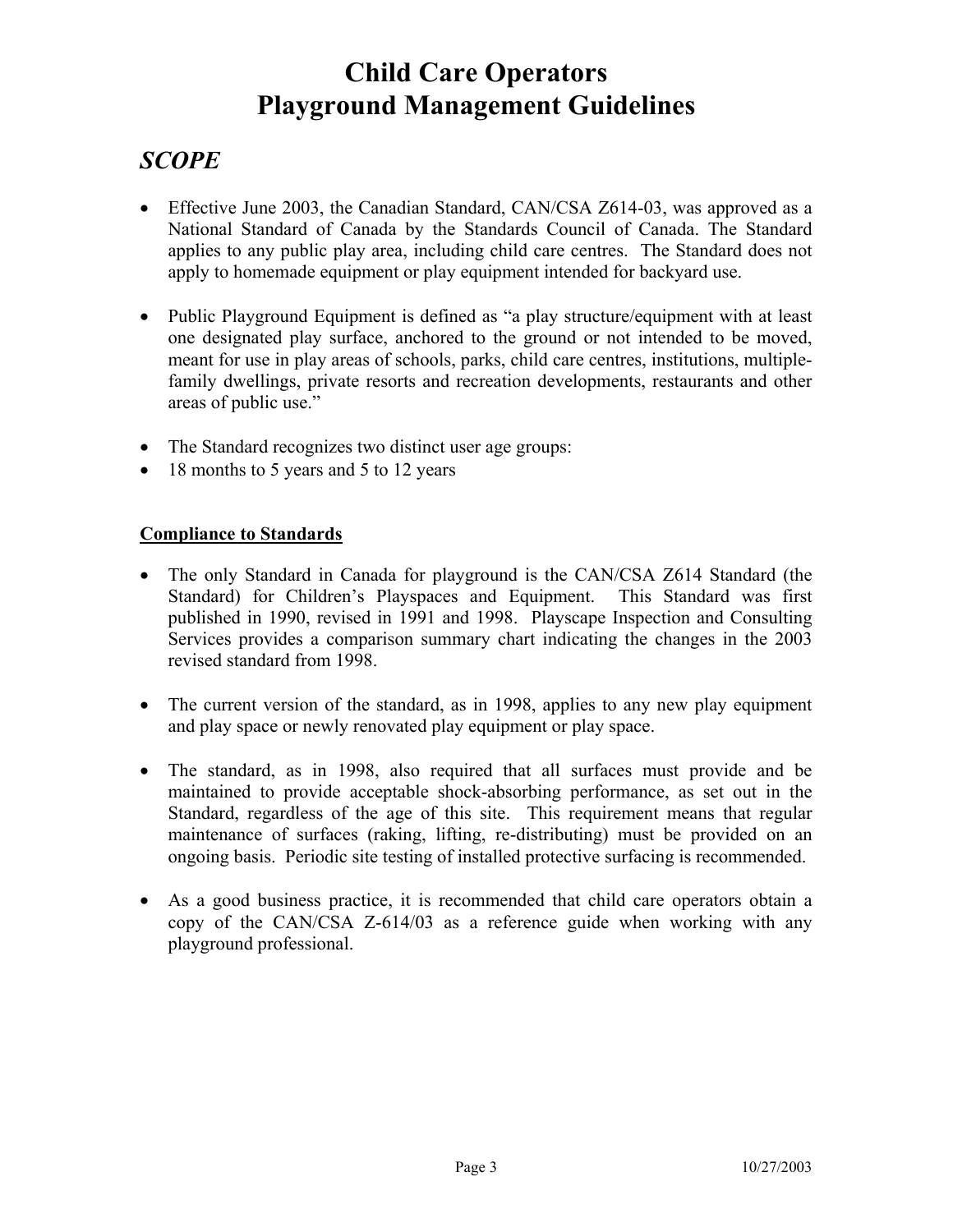### ROLES AND RESPONSIBILITIES ACCORDING TO DAY NURSERIES ACT AND CNA/CSA Z614 STANDARD

#### *Owner/Operator*

- Ultimately, the responsibility of the playground operation of the child care centre is the owner/operator. This includes the initial purchase and continuous maintenance of the playground. By involving professionals, the child care owner/operator is able to receive advice and assistance in making decisions from others such as an inspector, a consultant, or a contractor.
- The owner/operator is responsible for choosing the style of equipment, the installation and the maintenance. A certificate of compliance to the Standard and a statement of warranty to cover any shortfall in compliance with the Standard should be required prior to any work being done. The certificate should state specifically which version of the Standard the playstructure is in compliance with and for what period of time and under what conditions.
- The owner/operator is responsible for the installation and maintenance of a protective surface within the protective surfacing zone of play equipment. The surface must be impact absorbing and there are specific test methods to determine the performance of the surface. These tests require the protective surface to achieve a certain impact measurement much the same way a hockey or football helmet would have to sustain a certain impact without causing a serious injury to the user.
- Prior to the installation of the surface, the owner/operator must stipulate the drop height for the test. This generally is determined to be the location from where a child could fall. As a general rule this location would be the tops of any horizontal rails including barriers and guardrails, the tops of climbers, pivot points of swings, any surface intended for sitting, walking, standing or climbing, and to any other location where a child can reasonably climb to. Another consideration in the surfacing decision is the impact performance for the surface when it is tested. The pass / fail (Gmax shall not exceed 200 and HIC shall not exceed 1000) of the Standard is the point above which it is expected that a life-threatening head injury could be sustained. Stipulating a lower initial Gmax and HIC at the time of installation will ensure a better performance at the time of installation and into the future. A simple depth check can be useful information, but it is not an accepted method to ensure compliance with the Standard.
- The Standard indicates that surfaces are dynamic and subject to environmental degradation and must be maintained or replaced. A strategy to ensure avoiding costly replacements is to have written maintenance instructions for the surfacing and warranties for conformance to the purchase agreement and the Standard for the drop heights stipulated at the time of installation.
- A strategy to protect yourself is to require a copy of an insurance certificate for the manufacturer / inspector / installer that specifically states playgrounds in the coverage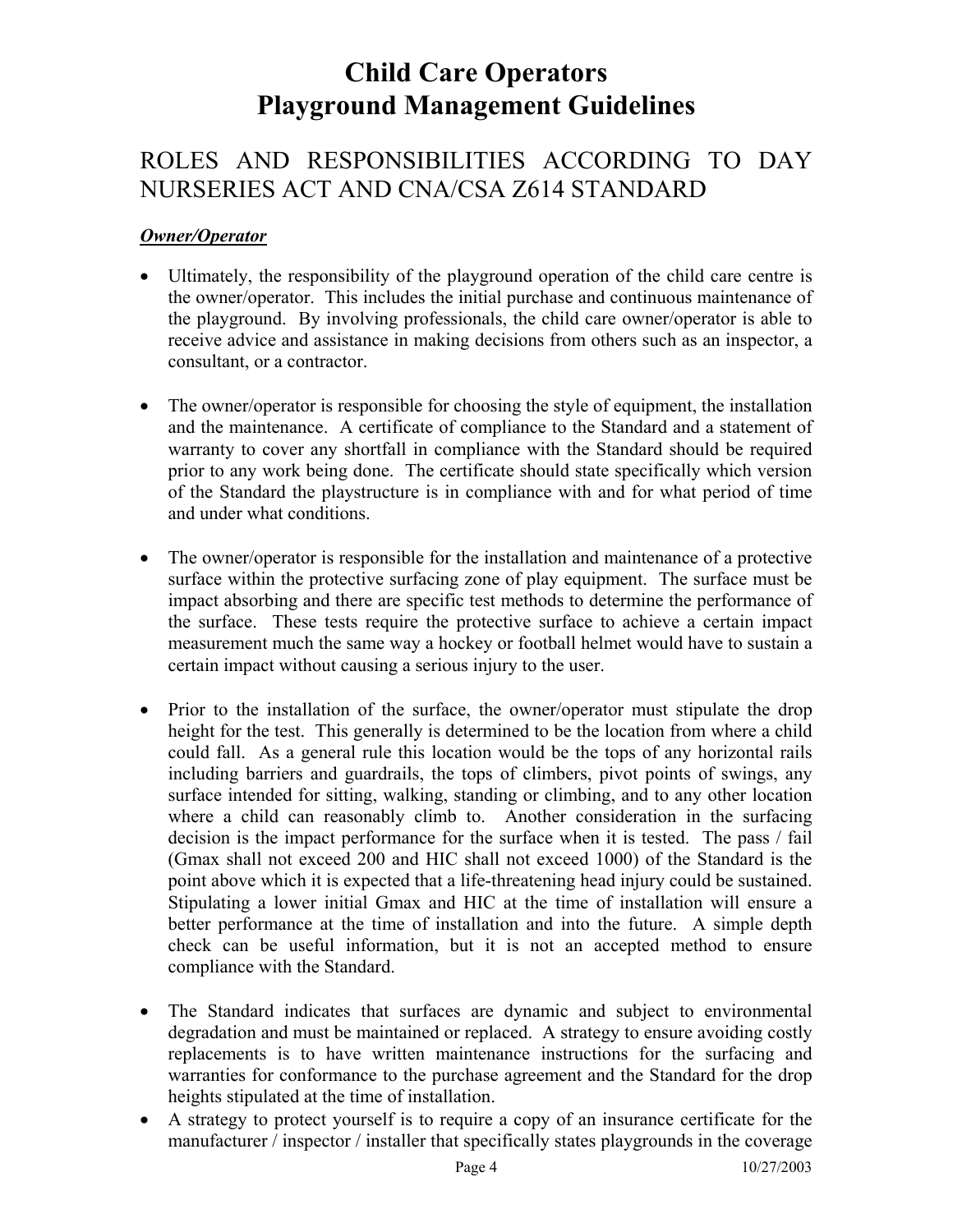or nature of business. A certificate not having any reference to playgrounds could exclude coverage for the work done and place you at risk.

#### *Manufacturer*

- A manufacturer has direct obligations with regard to the use of materials, fasteners and components in the play structure. They are required to provide documentation ensuring compliance with the structural integrity section of the Standard. Additionally, with nets and ropes, there is a requirement to be able to provide engineering specific data and / or tests to ensure the adequacy of the support system only.
- The designer or manufacturer is to provide clear and concise instructions and procedures for the installation of each playstructure designed or provided, as well as a complete list of parts. They must also provide the requirements for no-encroachment zones, clearances and the extent of protective surfacing, as well as the maintenance instructions for the playstructure.
- A strategy that helps verify compliance is to receive these various instructions and directives in writing.
- A protection strategy is to require a copy of an insurance certificate from the manufacturer that specifically states playgrounds in the coverage or nature of business. A certificate not having any reference to playgrounds could exclude coverage for the work done and place the operator at risk.

#### *Contractor / Installer*

- A contractor / installer has the responsibility to install playground structures and / or surfacing in strict accordance with the manufacturer's instructions. There will be circumstances where the manufacturer and contractor / installer are independent of each other.
- A strategy to help verify that the playstructure has been installed correctly would be to request a certificate of compliance with the manufacturer's instructions and compliance with the Standard, indicating the version of the standard and the time period covered.
- A protection strategy is to require a copy of an insurance certificate from the contractor / installer that specifically states playgrounds in the coverage or nature of business. A certificate not having any reference to playgrounds could exclude coverage for the work done and place the operator at risk.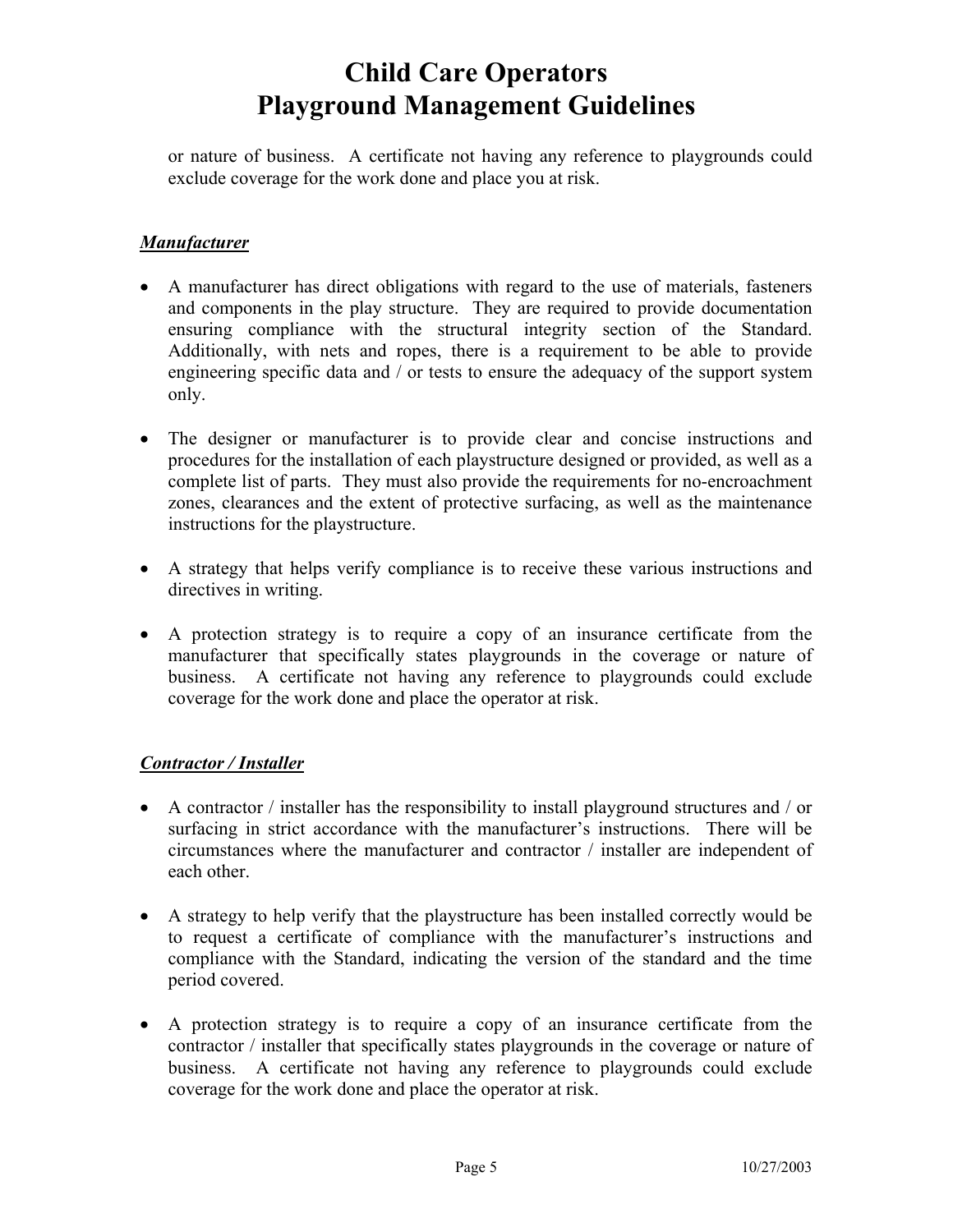#### *Inspector*

- An inspector has the role of providing a complete report on the findings on each playground inspection base on the Standard. (They also should be able to apply their knowledge to other issues in the playspace that are outside the scope of the Standard, but could be important in a centres' programming. These items typically would move the inspector into the role of consultant.)
- *There are two types of Inspectors:*
- The first type of inspector is the person or company that is not related to the child care centre and brings a fresh perspective of professional playground experience, professional liability insurance and the certification of completed courses specific to outdoor playspaces and play equipment (i.e. CPSI, RPP). Inspectors will also have the appropriate tools, probes and instruments as per the Standard to perform the detailed inspections required for the prior to use and comprehensive annual inspection.
- A strategy of protection is to require a copy of an insurance certificate from the Inspector that specifically states playgrounds in the coverage or nature of business. A certificate not having the reference to playgrounds could exclude coverage for the work done and place the operator at risk.
- The second type of inspector is the owner/operator or their direct representative, who will provide daily, weekly and monthly inspections and check for the obvious changes in the playspace due to weather or vandalism and non-compliance issues.
- Since the owner/operator is responsible for these activities and the use of the playground, the person designated as the centre inspector be familiar with the playground, the purchase documents and the Standard. This would include all of the written specifications, records and documents for the playground and maintained at a convenient location. This person will also be responsible for maintaining a log of the inspections and corrective actions taken.

#### *Consultant*

• The Consultant provides assistance to the playground owner/operator in the playground design, development of a playground policy, selection of play events and structures. They will also have experience with various manufacturers, suppliers and others that will be of assistance in reducing your time involved in searching. They can assist in the writing of specifications and the review of product and services literature. The consultant can act as a co-ordinator to bring together architects, manufacturers, suppliers and installers, to ensure all aspects of the job are completed. Once the work is completed, the consultant would be able to provide and take responsibility for approval of the work and the compliance to the Standard and the specifications.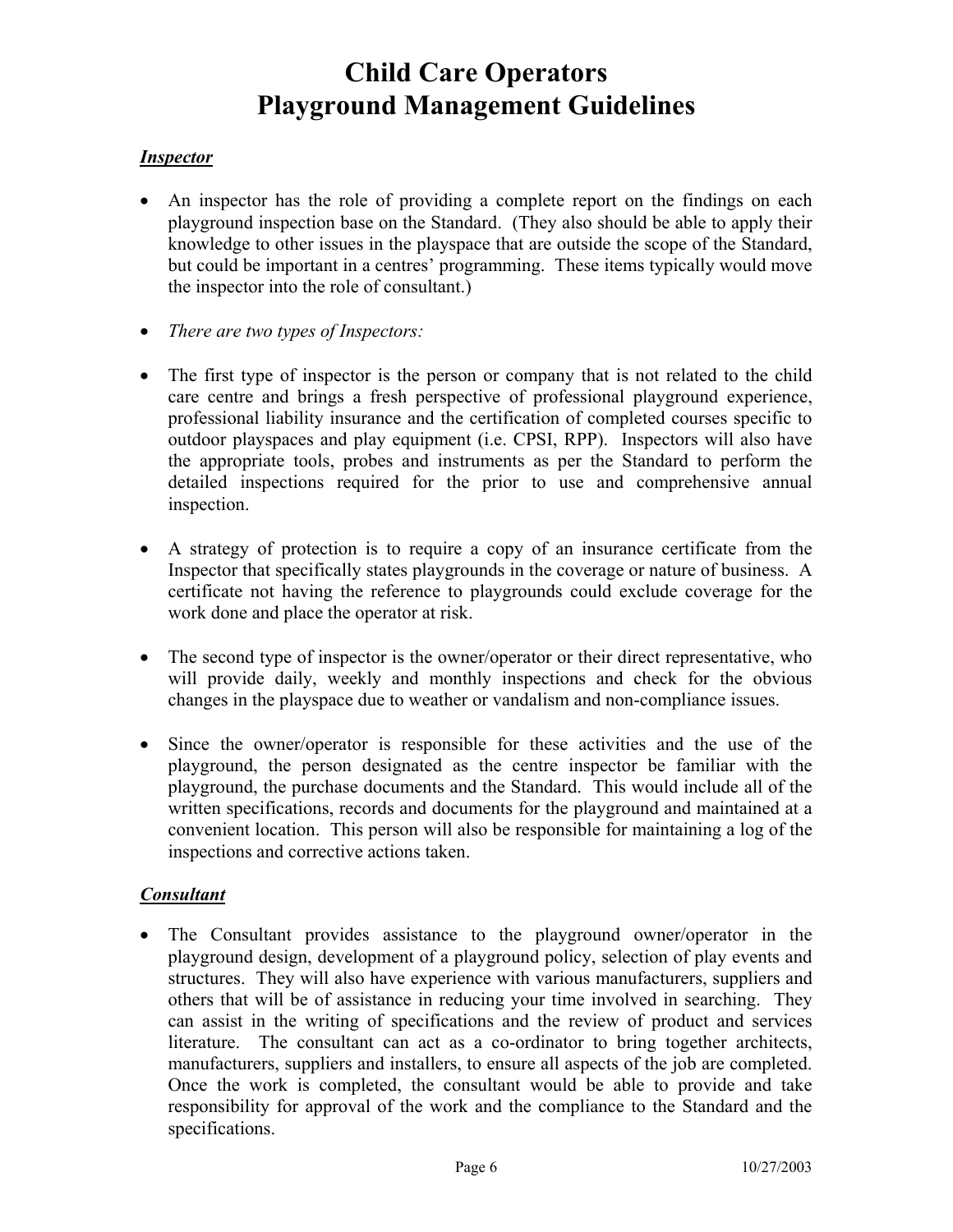### *INSPECTIONS*

#### *Inspector Equipment*

- The Standard requires that specific performance is tested with the use of test probes, measuring devices and instrumentation. Since most tests are based on injury to the child's body, the test apparatus are three dimensional such as the Torso probe. Other electronic instruments, such as the device used to test the protective surface under the play equipment, are used to determine whether a surface will/will not be cause to a life-threatening head injury. In addition to the tools, probes and instrumentation there are specific procedures in their use. Failure to have the devices or use them properly will result in an inspection that has no value.
- Operators are encouraged to spend time on the playground when these tests are being done to understand the results of the test.

#### *Manufacturer Tests*

- The Standard provides that tests must be performed at a number of stages in manufacturing of the playground equipment. The manufacturer is required to meet certain design, structural and material usage performance specifications. They should be able to provide you with certificates of compliance to show they meet these requirements. They should also provide you with the layout and spacing requirements for the playstructure.
- Once the structure has been installed, the inspector will perform tests in the entire playspace to ensure that the performance and layout requirements of the Standard have been met.

#### *Prior to Use Inspection*

- Since there are a number of players involved in the provision of the playspace and playstructure, this is the most critical inspection. The inspector may need to review the purchase documents, layout requirements, spacing between components, dimensions of the protective surfacing and the inspector will need to test the impact performance of the protective surface.
- These results provide a baseline for all future inspections. The inspection will provide operators with the assurance that they have received what is specified in the purchase documents and provide confidence to make final payments.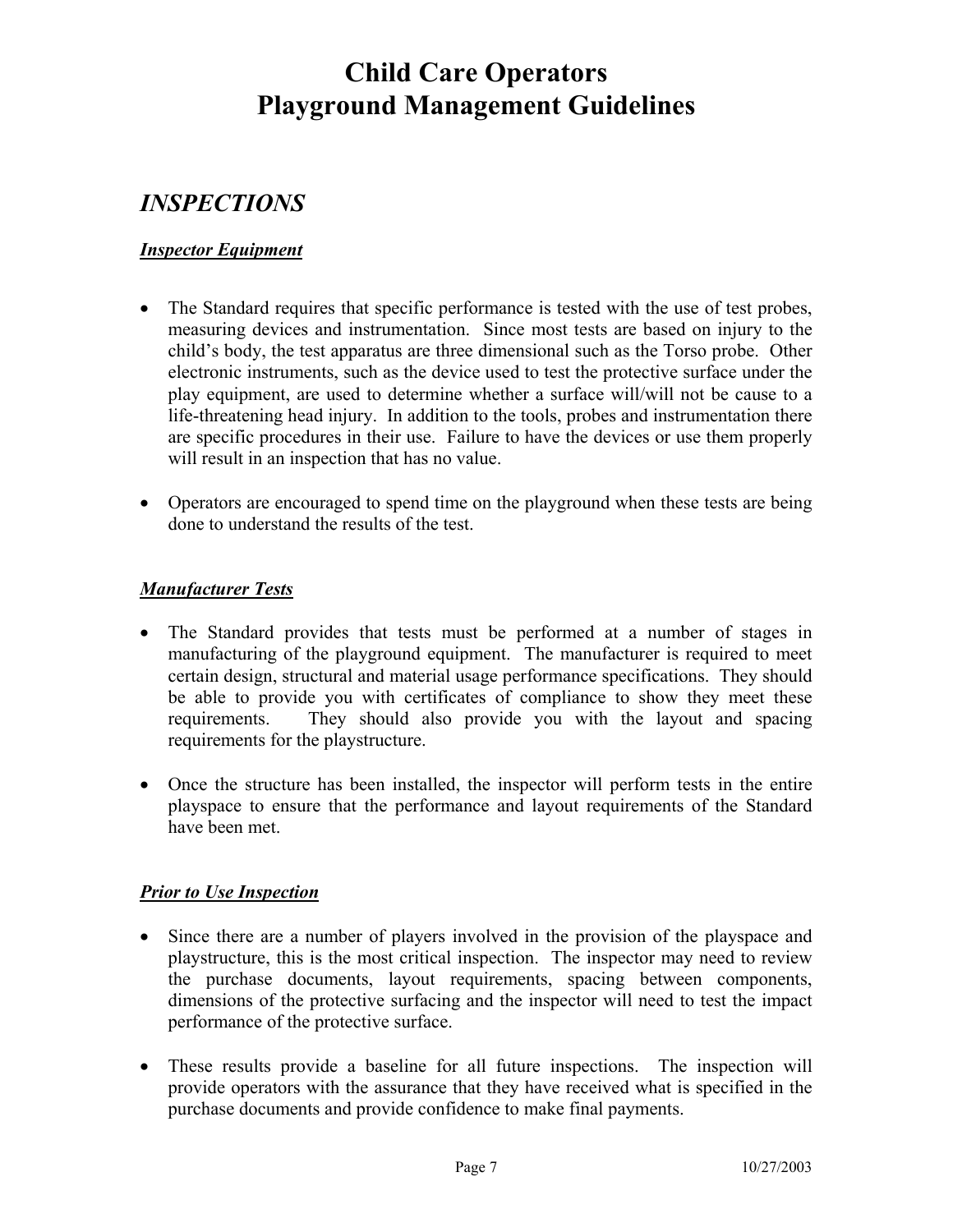• Since an operator might want to hold some or all of the payments for the work in the playground until the inspection is complete and everything is in compliance, the inspection should be performed within one week of the completion of the playspace and the report should be available shortly afterwards. This allows knowledge of compliance with the Standard and have met obligations for compliant work.

#### *Annual Comprehensive Inspection*

• This will be part of the annual inspection. The inspector should provide an inspection report that is clearly related only to the performance and compliance with the Standard. This report should make clear references to the Standard where there is an issue of non-compliance. Pictures of the non-compliance and recommendations where appropriate will greatly assist in understanding the report. The Standard requires protective surface impact test be performed periodically. The typical test method to perform a surface impact test is in accordance with the ASTM F1292 (American) Standard, which is stipulated as one of the acceptable methods of surface testing for the Standard. ASTM F1292 has a very specific minimum reporting requirements, including the selection of the drop height for the test, which an operator provides. This will include the Gmax and HIC for each location tested and may include the graphs for the impacts.

#### *Future Recommendations / Planning*

• Most inspectors bring many years of experience, knowledge from courses, and networking in professional associations. As a result they are able to offer the owner/operator of a playground with invaluable information with many aspects of the playspace outside the scope of the Standard. There may be additional tests on the playstructures, and protective surfacing. They should also be able to advise you on issues such as fencing, lay of the land or grading, hard surfaces, bike paths, plant materials and many others. Where the inspector or consultant offers these additional services, it is important that these recommendations are isolated from the Compliance section of the report.

### *INSPECTION REPORTS*

#### *Pictures*

• Pictures are key elements in communicating with manufacturers, installers, and members of the board and others. It is necessary to communicate non-compliance issues that may not be familiar. Depending upon whom will be required to affect a repair, a picture will save time, money and effort in resolving the matter.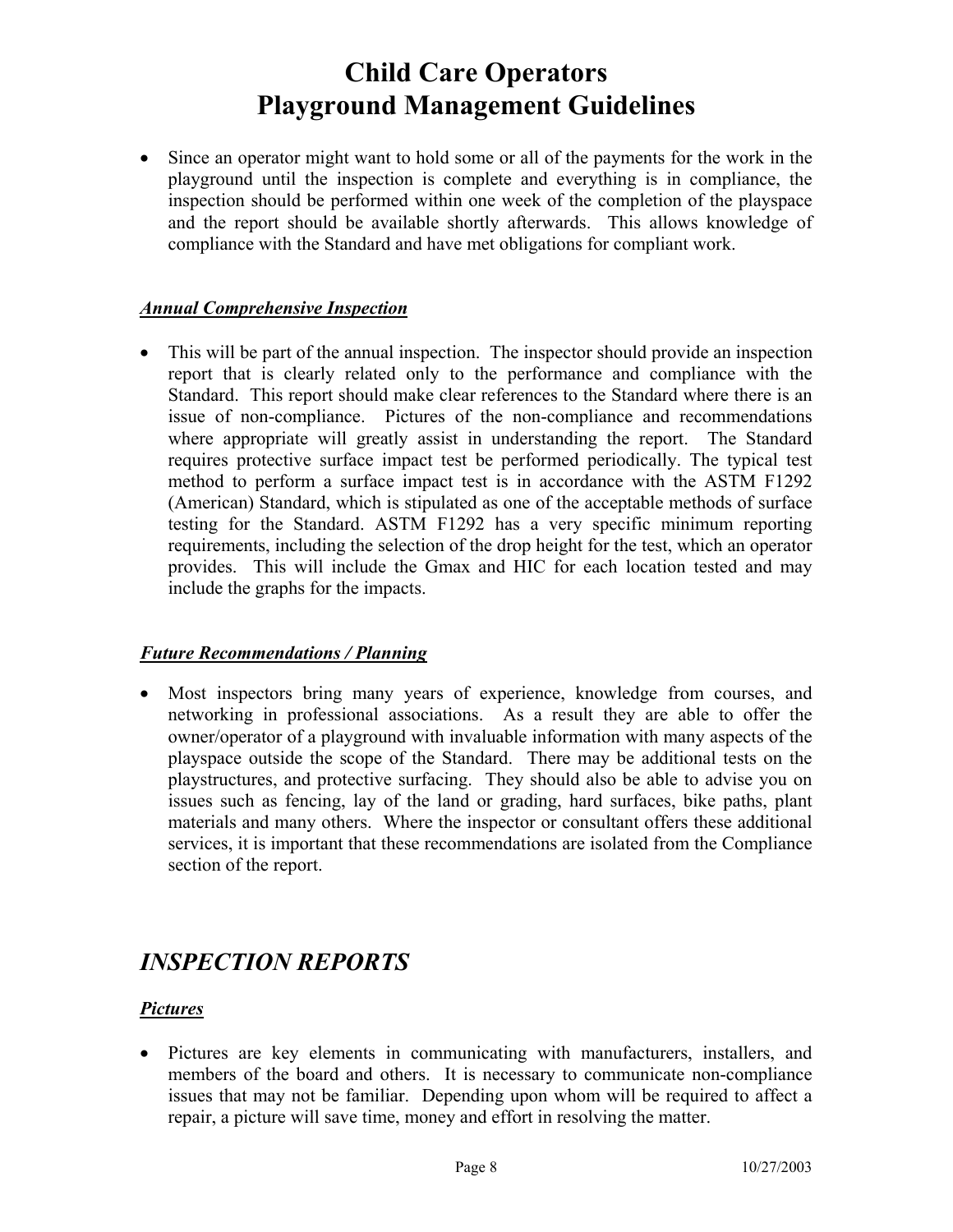• Some issues may be dealt with at the level of the manufacturer or factory that could be some distance away. A picture along with a copy of the report should speed the response. Digital pictures and reports in the form that is protected from changes by being in the form of a pdf (Adobe Acrobat) or tif (tagged image format), etc. will also speed response time since these can be sent by email.

#### *Capability (Qualifications / Experience / References)*

- Professional inspectors are such as a result of many factors such as completion of one or more courses, teaching for a recognized course provider, many years of experience in the field. They will also carry professional liability insurance specifically related to playgrounds.
- The inspector should be able to provide copies of completion of courses, teaching certificates and references from other clients. It is important to call these references as well as other people who might have experience to confirm the qualifications of the inspector.

#### *Sections / Clause (Reference)*

- The Standard is divided into sections and clauses that should be referenced in an inspection report. This will be used to provide the remedy for the fault by the manufacturer, installer, or retrofitter performing the remedial work.
- It is important to understand that the Standard is performance based and there will be instances where a design will meet certain clauses and be in conflict with others, yet still meet the intent of the Standard. This is where reference to the sections of the Standard are extremely important, to allow for the application of the professional judgement of the parties involved determining the correct course of action.

#### *Not Recommended*

• There are clauses in the Standard that use the term "not recommended" (i.e. firepole and track ride not recommended for users under age 5) in relation to certain structures and layouts. They are generally related to the age group using the play component. The use of "not recommended" does not preclude the use of the play component, but highlights that certain skills may be required. As a result the owner/operator should pay special attention in selecting this play component to the needs and skill level of the children and the supervision that may be required in the area of the play component.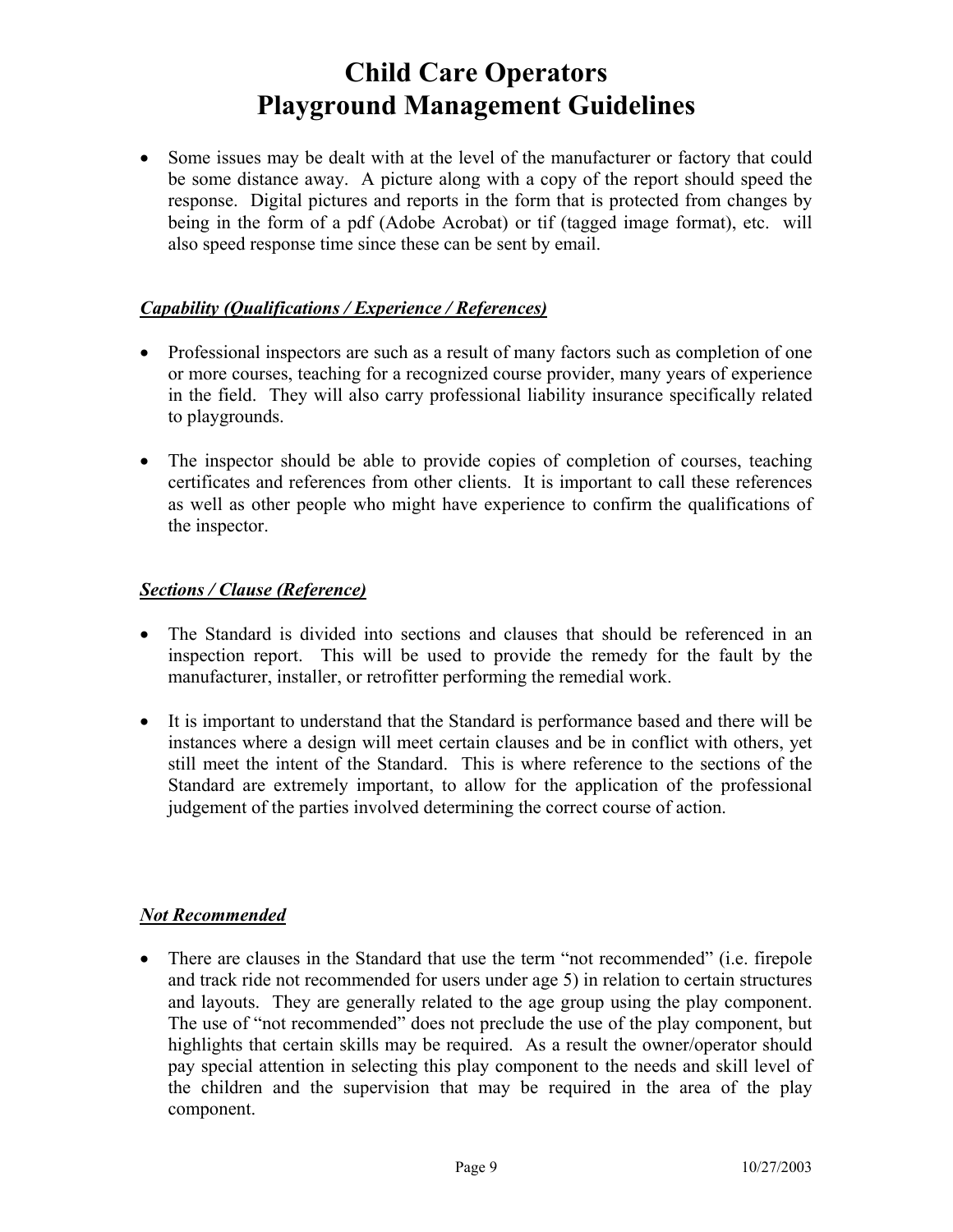• A good strategy to avoid future problems of interpretation would be to provide the rationale for the selection of this play component in the centres playground policy manual.

### *ACTION PLANS*

• As a result of an inspection an operator may be required to take remedial action on the play equipment or protective surface. Generally a report of non-compliance requires a plan of action for the remedial work that must be done.

#### *Immediate*

- There will be issues that because of the nature of the non-compliance could lead to the injury of a child. The worst case being the life-threatening or debilitating injury. There will be a need to isolate and close the area of non-compliance or where this is not possible the closure of the entire playstructure. The repair should then be performed with all due haste.
- Since such an issue could arise anytime as result of material fatigue, vandalism, etc., a good strategy would be to have a written plan and procedure in the playground policy that outlines who to call and by what method the closure can be affected and who could be contacted to repair the equipment.

#### *Short Term*

- Part of any short-term action plan will be the regular maintenance of the playspace. This will also include the regular inspection and maintenance of the protective surface. Maintenance will include repair of worn parts, with special attention to moving parts as well as the cleaning, loosening or replenishment of the protective surface.
- A short-term plan can also include the changes to a playstructure that complies with a previous version of the CSA Z614-98 Standard, but does not comply with the most recent version of the CSA Z614-03 Standard. Changes when deemed significant should be planned for as quickly as practical.

#### *Long Term*

• The playspace is dynamic and under constant use. The playstructure and various aspects of the playspace will also age and need to be replaced at some time. The long-term action plan should provide for the budgeting of upgrades and replacements in the playspace (parts, components, or entire playstructures or protective surface).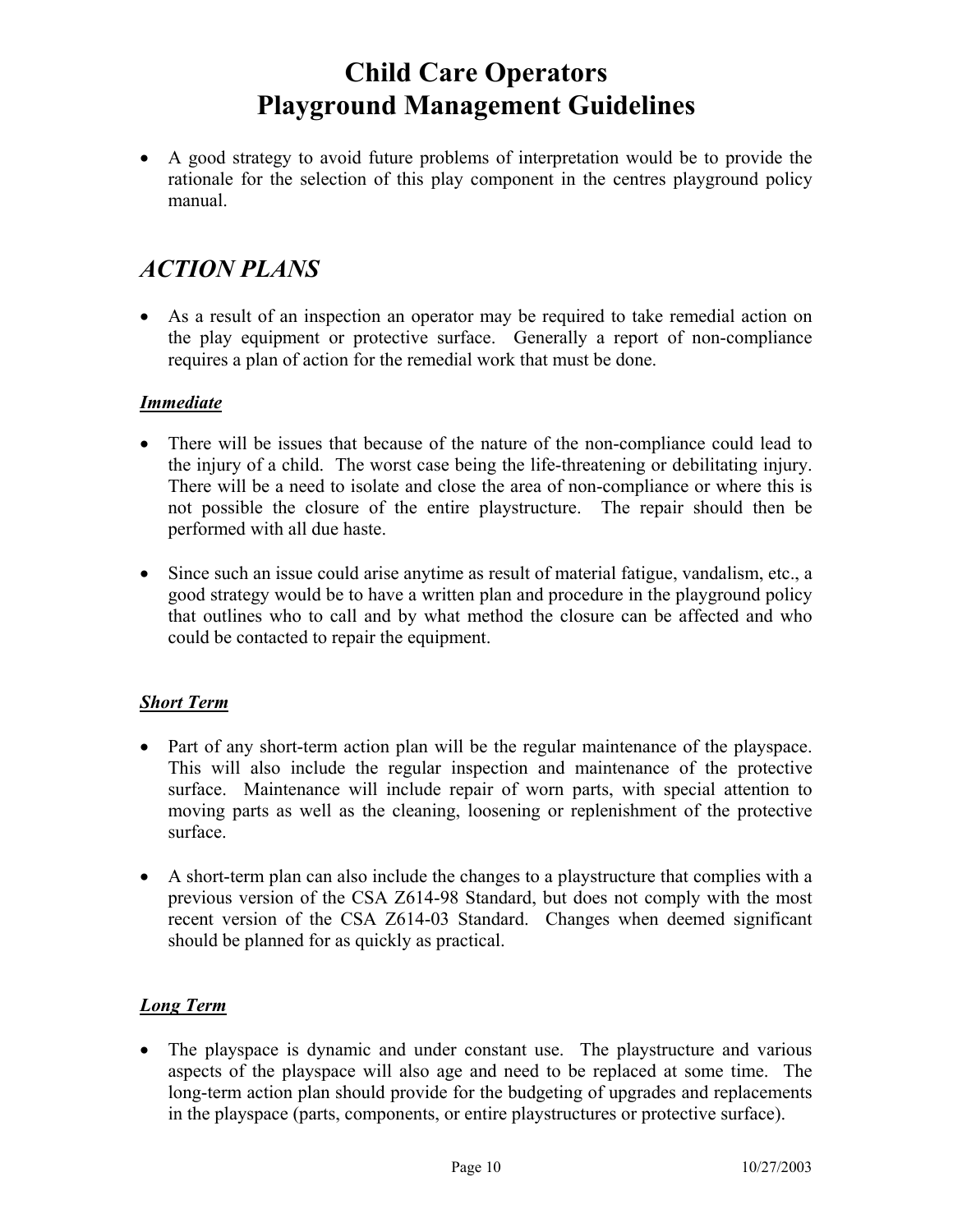### *PURCHASE OF A PLAYGROUND*

#### *Specifications / Options*

- The Standard will become the basis for any specification for a new playground. The owner/operator and their consultant should look at best practices that may exceed the minimums of the Standard. There should also be an analysis of the play value of the components. When evaluating various proposals it helps to put a numeric value for the play value for various components. Remember that play is important to the development of the child and therefore challenge is an important component of the playground.
- Protective surfacing is an important component of the playspace. Greater than 70% of all injuries in the playground are related to falls. Therefore the owner/operator and their consultant must take as much effort in the selection of the type and performance of the surface as any other component. The Standard requires that the surfacing manufacturer/supplier must be able to provide a certified test of the surface material performed in a laboratory to the ASTM F1292 Standard. This Standard requires that the owner/operator stipulate the drop height for the compliance test of the surface in the field. Although the Standard allows for a minimum fall height to be the platform, using due diligence, the owner/operator must consider if this is where a child would fall from or would the more logical position for the drop height be the tops of any barrier panels. The Standard stipulates the minimum fall height of a guardrail is the top of the guardrail.
- A good strategy would be to document the drop height to be used, with the minimums of the Standard being the fallback.
- Once the owner/operator has reviewed the proposal and requirements for the new playground, a specification for your purchase document should be developed. This should include specific performances and remedies to conflicts with regard to compliance.

#### *Layout / Plans*

- The designer/manufacturers are required to make both the owner/operator and the installer aware of the layout requirements for the playstructure and components. This will include both the requirements for the protective surfacing and any noencroachment zones.
- Since the layout requirements that are provided by the designer/manufacturer could be the minimum's provided for in the Standard, the owner/operator or their consultant should review the minimum's and increase any areas deemed necessary.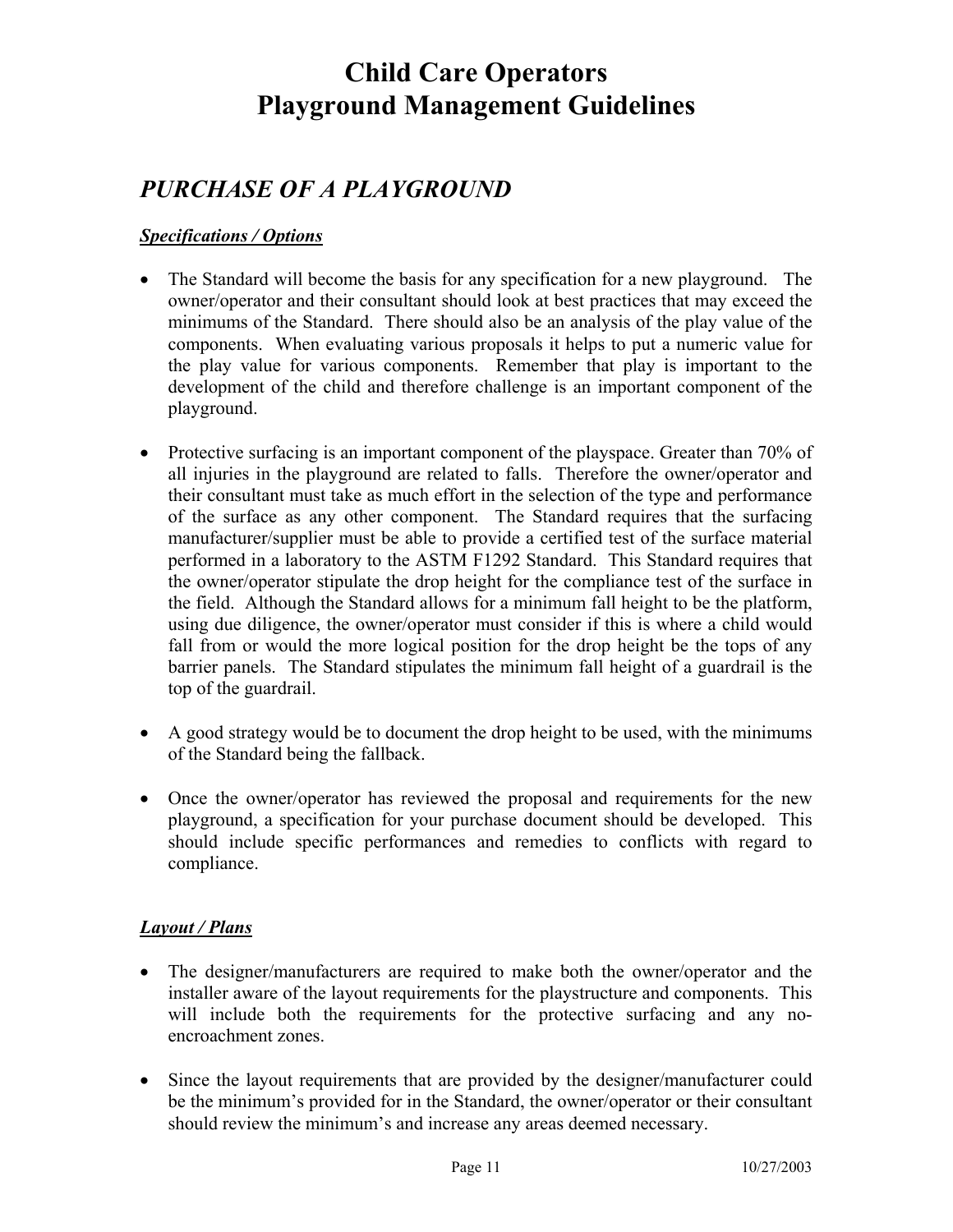- The owner/operator will also require that the Ministry specialist / program advisor review the layout prior to purchasing any play equipment. The owner/operator may also want to consider having the inspector conducting the Prior To Use inspection review the layout prior to purchase to clear up any potential issues of interpretation will the Standard before they occur.
- The final layout shall be provided to the installer of the playstructure and protective surfacing. The inspector may also want to see a copy of the layout prior to conducting the field inspection.

#### *Quotes / Warranties*

- Manufacturers, suppliers and installers should provide owner/operators with written quotations for the work to be performed. The quotation should outline the timing of the performance as well as compliance to the Standard as a minimum.
- The manufacturer, supplier and installer should also be able to provide a written warranty for the work that is proposed. Remember that this written warranty is the terms under which they will return and make repairs or remedial work. If the owner/operator is not satisfied with the terms of the manufacturers, suppliers or installers warranty, they should discuss these terms and re-write where appropriate. This should include specific performance and remedies to conflicts with regard to compliance.
- It is a requirement to maintain the protective surface to provide a Gmax not to exceed 200 and HIC not to exceed 1000 the entire life of the playground. For this reason, a written warranty from the surfacing manufacturer and installer should indicate the maintained surface will not exceed this Standard from the drop heights specified for a period of time. For loose fill surfaces, a failure of the surface and therefore replacement may not be a costly issue, however in the case of synthetics, the cost may be more than expected and cause undue financial hardship for the child care centre.

### *CONTRACT*

• Any purchase made will, in law, be a contract and this should be in writing. It is in the owner/operators best interest to document that the following items are included: terms of payment, performance, timelines, compliance to specifications, warranties, conflict resolution, and all aspects of the work to be done.

#### *Writing Your Own*

• A contract consists of "offer and acceptance". This can be written by the owner/operator with the assistance of the consultants in the drafting of the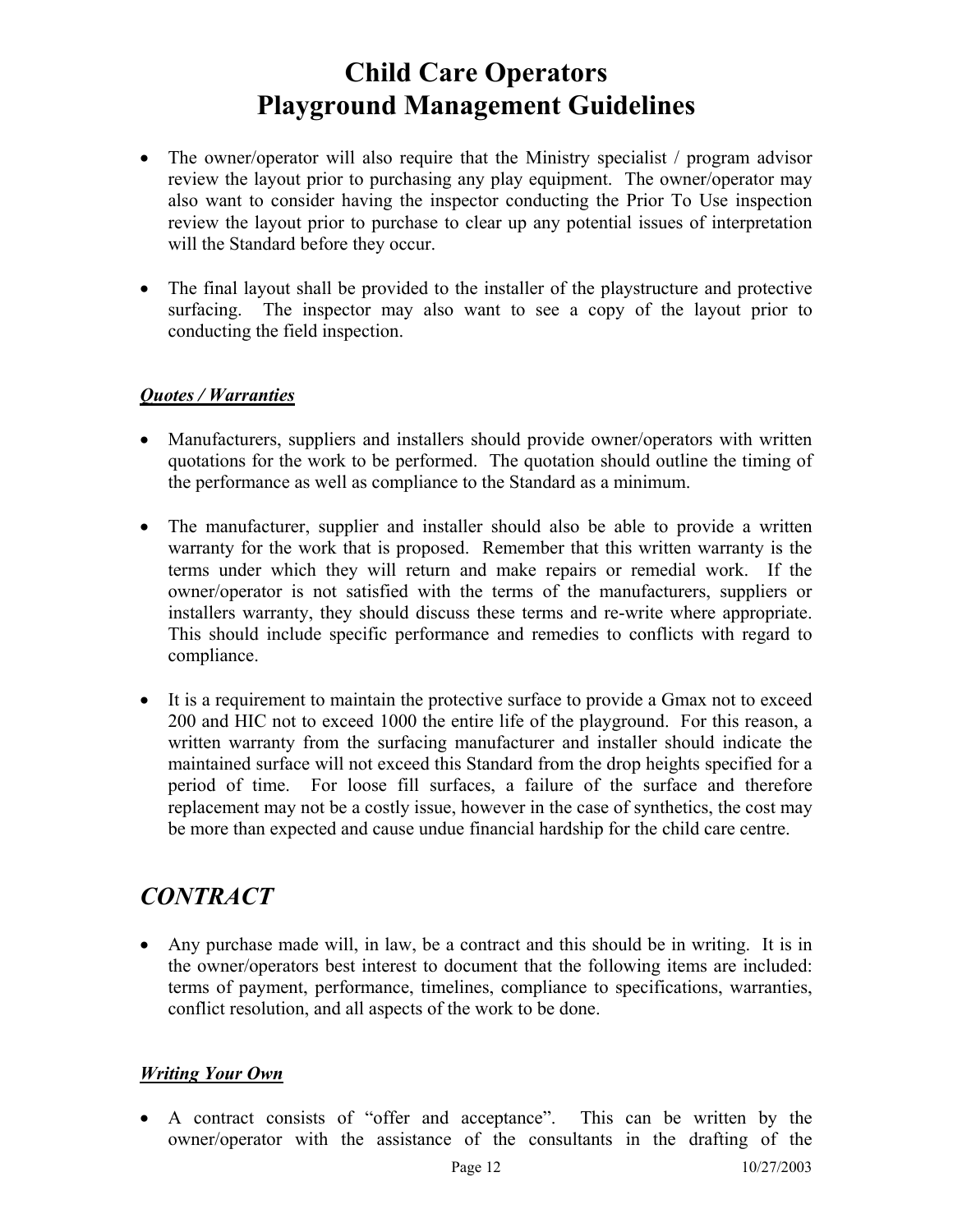specifications and other aspects of the work. Depending upon the value of the work to be performed in relation to your not being able to use the playground as a result of non-compliance, the owner/operator may choose to write the contract with legal assistance.

#### *Terms and Conditions*

• These are the specific items in every contract and must be listed. These terms will also include the requirement for the suppliers and installers providing a certificate of insurance stipulating coverage for playgrounds. This insurance requirement will also extend to a general contractor who may be involved in the playground as part of a larger contract.

### *INSTALLATION*

• The installation of the playstructure and the protective surface are critical elements of any playspace installation. The manufacturer/supplier of the playstructure or protective surface may have met all compliance and best practices of the specifications, however, the installer still has a major influence on the outcome of the work.

#### *Deposit / Holdback*

- Many manufacturers, suppliers and installers request a deposit at the time of signing of the contract. In most cases this is a condition of the work and ensures you a place in the manufacturing system. Owners/operators must be comfortable with the amount of the deposit and have confidence that the outstanding amount will ensure timely completion of the work.
- A good strategy to ensure that there are not issues of compliance with the specifications or Standard is to holdback some money until all issues have been resolved, the play equipment has been appropriately inspected and any outstanding reports are received.
- Owners/operators should be aware that there are certain statutory obligations to ensure that all suppliers and workers on the project have been paid and that the worker's compensation premiums are up to date. Requiring a statutory declaration of payment of workers and sub-contractors and a clearance certificate from the Workplace Safety and Insurance Board should provide the documentation that may be needed, should there be a need to demonstrate that these obligations have been covered. A contractor will either be registered with the Workplace Safety and Insurance Board or classified as in independent operator. Failure to receive a clearance certificate may make the owner/operator liable for the unpaid premiums on the earnings of the contractor or sub-contractor.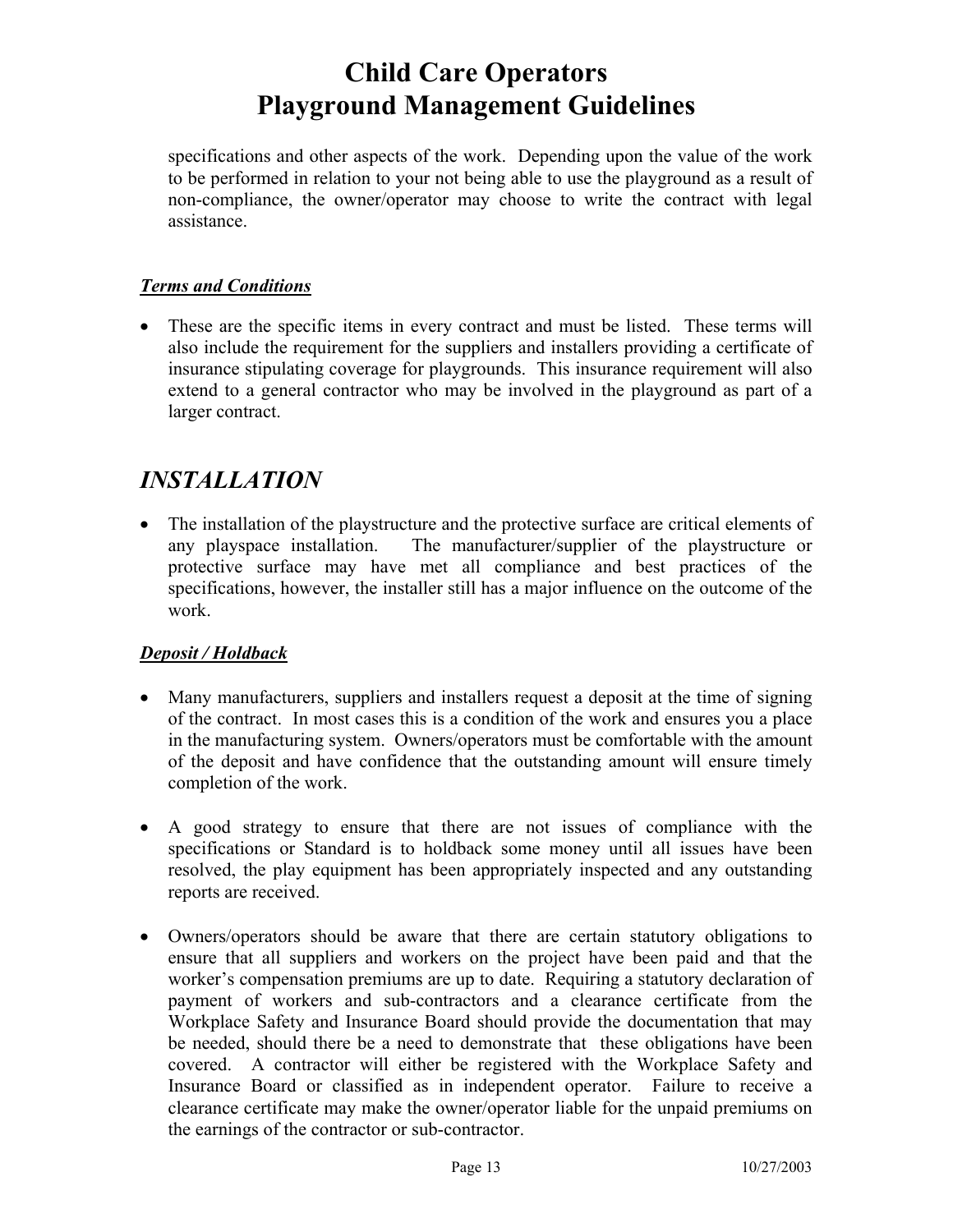#### *Equipment*

- Equipment sold in Ontario is primarily manufactured in Canada and the United States, however some playstructures are manufactured in other parts of the world. As a result they may not be manufactured to the Standard. In addition, certain designs of playstructures have not been contemplated in the Standard. Owner/operators will have to be satisfied that this is the case or modifications are made during installation to meet the most recent Standard
- The equipment must meet the technical requirements of the Standard as it is manufactured and installed. Owner/operators may consider requesting a written certificate of compliance from each party.

#### *Surfacing*

- There are a number of different systems available, from sand, pea gravel and wood chips to rubber mats and poured in place surfaces. Each of these will have advantages and disadvantages in relation to durability, maintenance, cost, cleanliness, etc. The Standard requires that the Gmax not exceed 200 and the HIC not exceed 1000 and this is confirmed when a surface impact test is performed. Values greater than these are considered to give rise to life-threatening head injuries and you should consider lowering the value at the time of purchase to move you away from this threshold. The ASTM F1292 Standard (American Standard) (which is the typical surface impact test performed) requires the owner/operator to stipulate the drop height for field testing prior to purchase. Although the Standard sets minimum levels for fall height from the play equipment to the protective surface you may want to consider that the drop height for the protective surface in your playground is from where you would actually expect a child to fall. This would then be written in your purchase specification and contract as "the tops of all guardrails and barriers, the highest point on a climber, the pivot points on swings and any other surface designed for standing, walking, sitting or climbing." This performance is then tested during the Prior to Use inspection and again at the annual inspection.
- The Standard as well as the American Standard provides that the surfacing supplier is able to provide the test results of the testing of the surface in a laboratory at the temperatures of -1C, 20C and 49C. This provides you with the assurance that the surface provides a stable performance over a range of temperatures. This test also provides you with the critical height for the surface that has been tested. The critical height is the height at which the surface exceeds either the Gmax of 200 or HIC of 1000.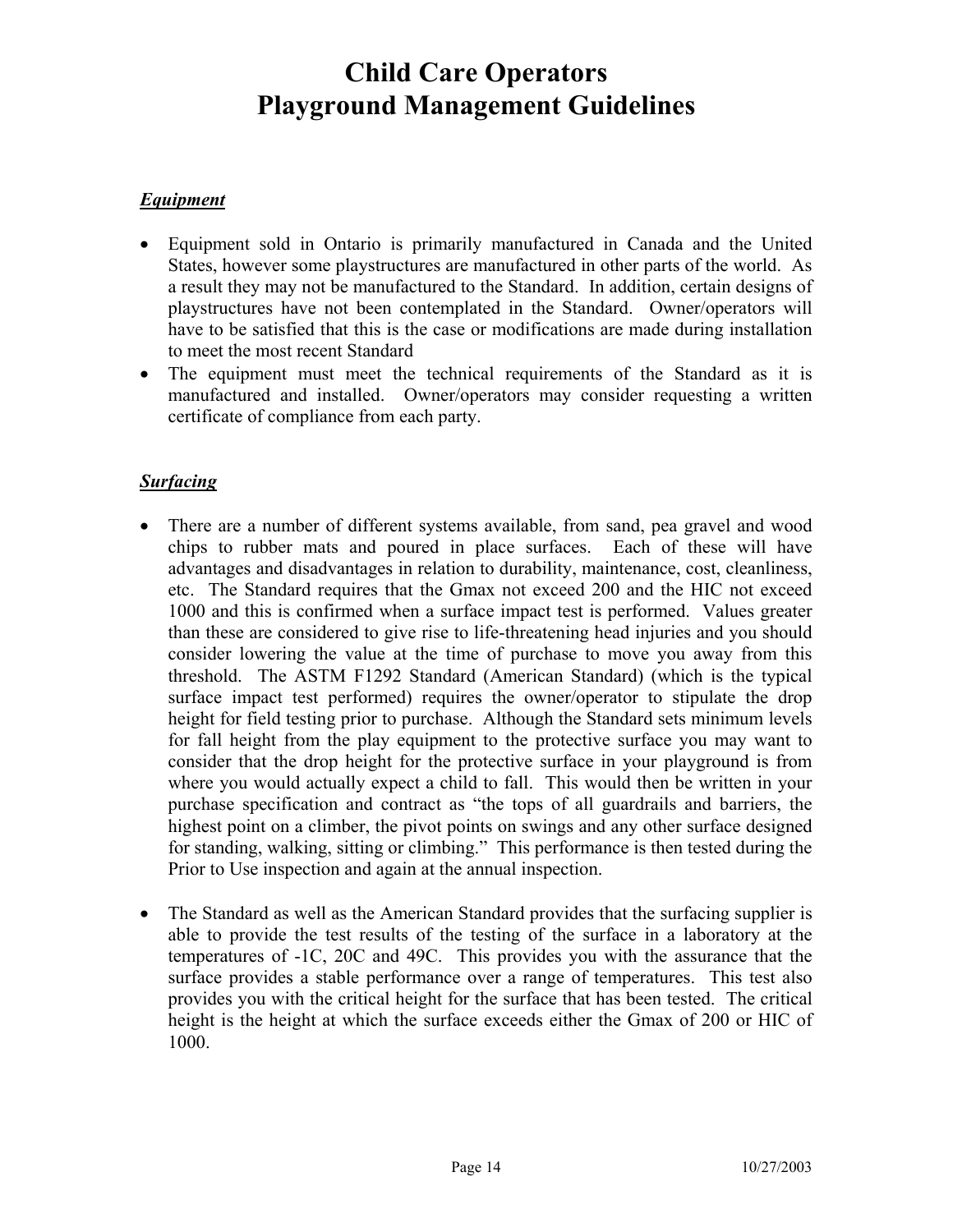#### *Structure Integrity (Method of Installation)*

• The Standard requires that a playstructure or any element of a playstructure resist overturning or falling over, swaying or becoming unstable during the course of use for which it was designed. This stability can be achieved through natural stability or anchoring. There are two typical methods of anchoring. The more traditional method is to provide for concrete foundations that are below the frost line and all of the concrete is well below the bottom of the protective surfacing. The second method is to have all of the support posts attached to each other with a network of horizontal supports running along the ground in a grid shaped or spider-web shaped design. It is important that the network of supports is well below the protective surface at the time of installation and at all times during play. This is especially important where loose fill surfaces are utilized. This method of installation may be advantageous if the continuity of the child care centre at its current location is unclear and there may be need to move the playground to a new location.

#### *Schedule*

• Many factors are involved the scheduling of a new playground. Funding and the raising of funds is usually the first stage in developing a schedule, however this time can be used to interview consultants and inspectors, receive quotations and proposals for the playstructures and protective surfacing followed by the development of the purchase document, contract and terms and conditions. Once the funding is in place contracts may be signed and the project can move forward.

#### *Co-ordination (Equipment, Surface and Inspection)*

• Since there is a need to hold the final payment until you have the results of the prior to use inspection, all stages of the work will need to be co-ordinated with the manufacturers and installers for the playstructure, the protective surfacing and the inspector for the prior to use inspection. All parties should be aware of the schedules to allow for all work to be completed in a timely fahion.

### *INSPECTION / COMPLIANCE*

#### *Prior to Use*

• This will be the first annual comprehensive inspection and set the baseline of information that will be required for all future inspections. It will also provide the knowledge that the playground meets the requirements of the current Standard from the beginning.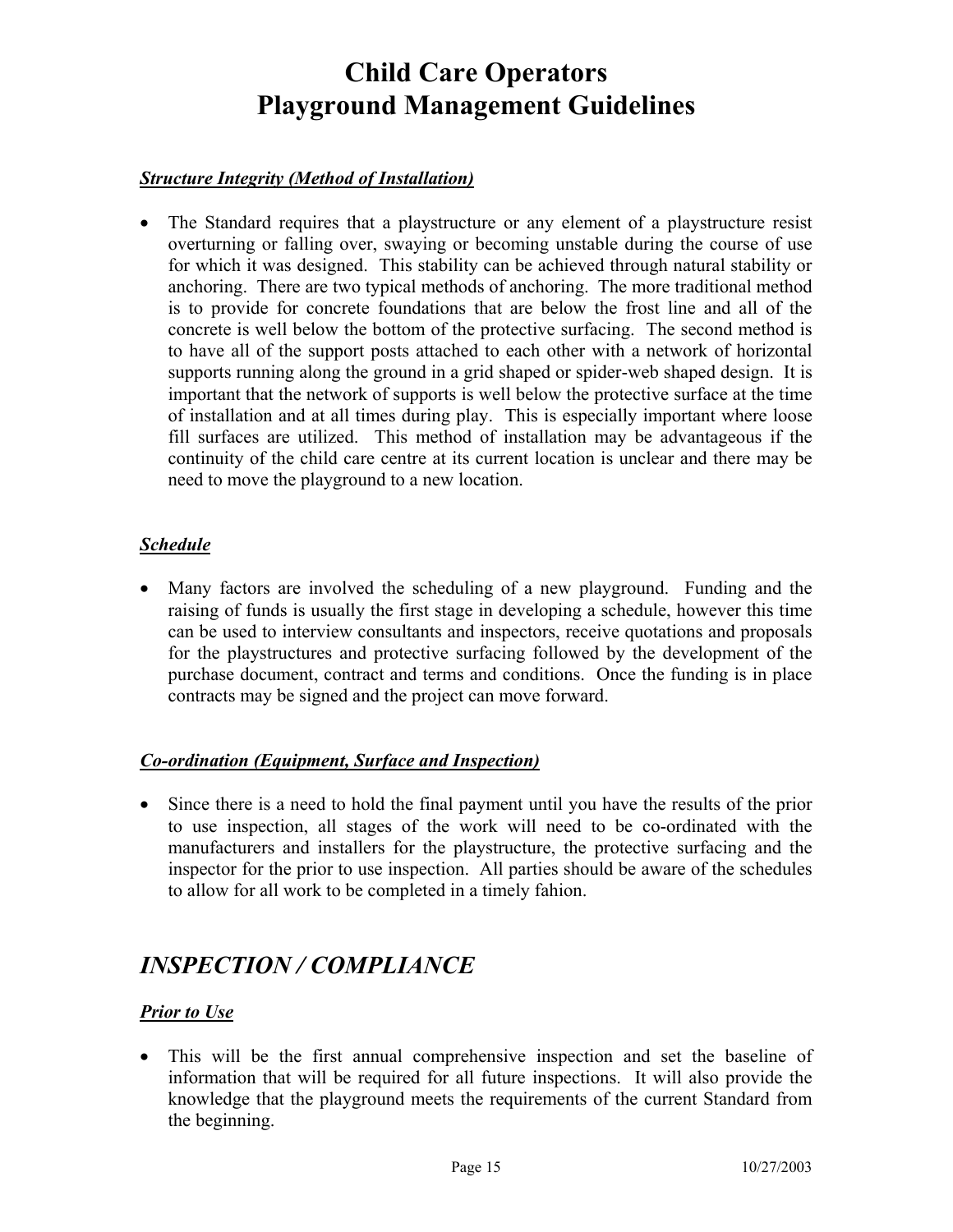#### *Surface Impact Test*

• The protective surface is the most dynamic item in the playspace. At the time of the prior to use inspection, a field test of the surface will be performed. The Standard requires that the surface meet the performance requirements at all times. The only way to determine continued compliance is to perform a surface impact test with the proper instrumentation. The test methods specified in the American Standard and the CEN Standard EN 1177 (European) are considered acceptable test methods. Although depth checks can provide useful information, they do not provide acceptable data to assure compliance with the Standard. It would be recommended that this test be performed annually to ensure continued compliance, as a part of the annual comprehensive inspection.

### *MAINTENANCE*

• Maintenance will be the key to the prolonged life of the playground. The Standard requires that a budget for maintenance is developed at the time of purchase. It should be noted that the typical life expectancy of a playground is 10-15 years.

#### *Documents / Book / Instructions*

• Documents / Book / Instructions are to be provided by all manufacturers and suppliers outlining the maintenance required on the components have been supplied or installed.

#### *Schedule (Maintenance Book from Supplier)*

• The maintenance schedule must be followed to ensure that the playground remains in a useable condition. Following the maintenance instructions may be a requirement of the manufacturer to keep the warranty in effect.

#### *Inspection / Maintenance Schedule As Per The Standard (daily, weekly, etc.)*

• On a daily/weekly basis (depending upon usage) the owner/operator are required to perform a visual inspection to determine any defects or emerging problems. On a monthly basis a detailed inspection is to be performed and the results entered into a permanent record in the playground policy. This continuing record may be of assistance to the Inspector performing the Annual Comprehensive Inspection.

#### **An***nual Comprehensive (3rd Party Inspection, As Above, As Per Policy)*

• This is the measure of where your playground is in relation to the Standard. The report will cover both the structure and protective surface and assure parents, board of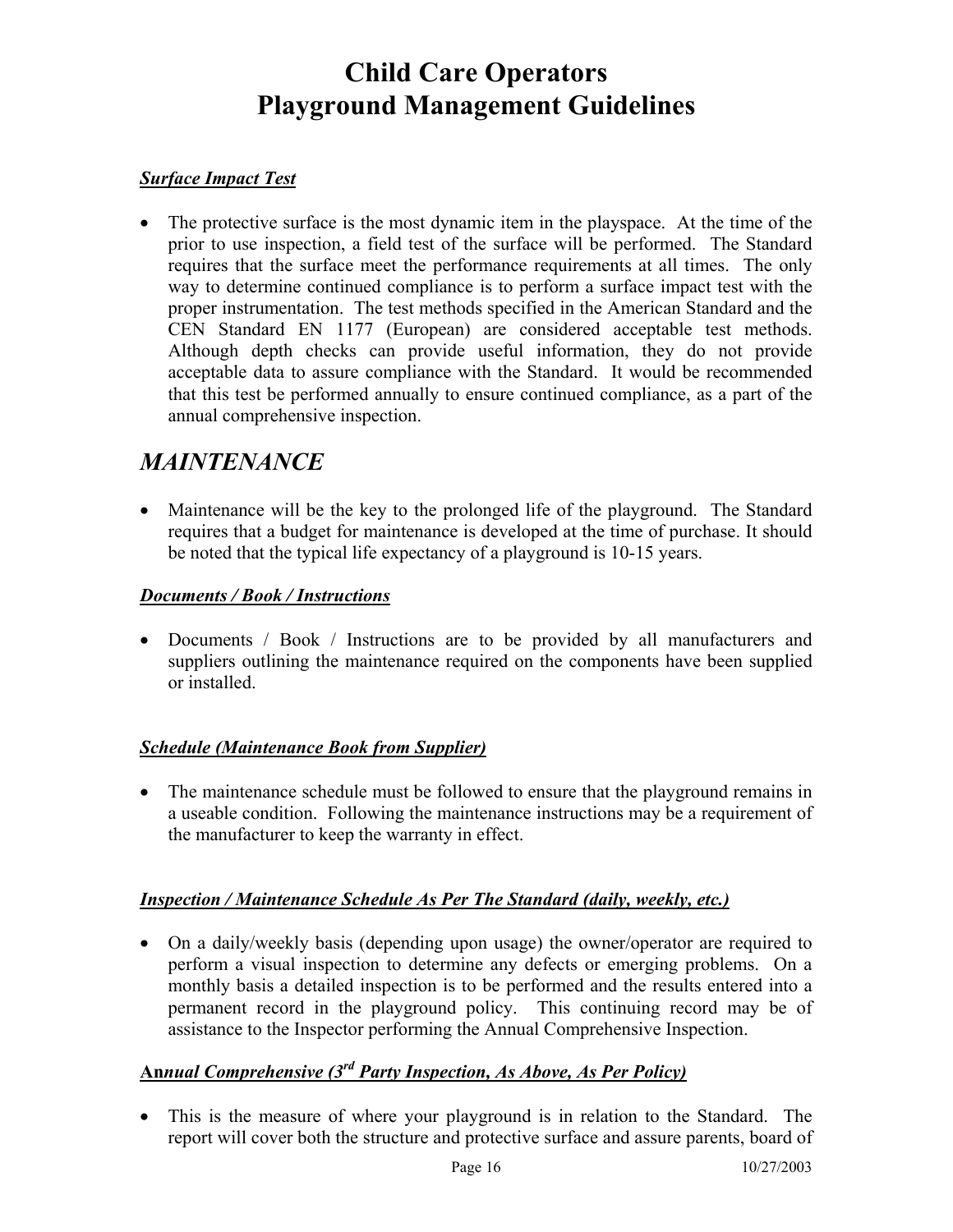directors and those who provide your licensing that the playground is compliant with the requirements of the Standard.

### *PROBLEM SOLVING*

#### *Consultant*

- *Experienced in playgrounds to assist decision-making, i.e. manufacturer, installer, inspector to set specifications (surfacing, wall-thickness of steel, method of installation, etc.)*
- A consultant with the appropriate experience can reduce the time and effort involved in the development of your playground policy, the selection of play activities, as well as the development of specifications, contracts and warranties. They will also be able to assist you in the selection of suppliers of the various elements of the playground.
- The consultant should not be involved in any of the elements of the supplies to the playground at this stage or within a minimum of 1 year of the installation. This should ensure that the consultant has the owners/operators best interests in mind and provides unbiased assistance prior to, during and following the installation of the playground.

### *SURFACE TESTING*

• The Standard requires that the surface meet the performance of Gmax not to exceed 200 and HIC not to exceed 1000 and confirmed when a surface impact test is performed. This is a scientific test that requires scientific instruments.

#### *Owner Assessment*

• The owner/operator or representative of the playground should be present when the surface is tested at the time of the Prior to Use Inspection. They should understand the performance properties at that time and monitor that they remain constant over time. Maintenance may be required to keep the performance constant.

#### *Impact Attenuation*

• The protective surface is to absorb impact. The pass/fail threshold is the point at which a child can be expected to sustain a life-threatening head injury (Gmax over 200, and HIC over 1000). This is generally of concern to playground owner/operators as they want to provide protection for the user of the playground. The way to do this is to stipulate Gmax and HIC values that are well below the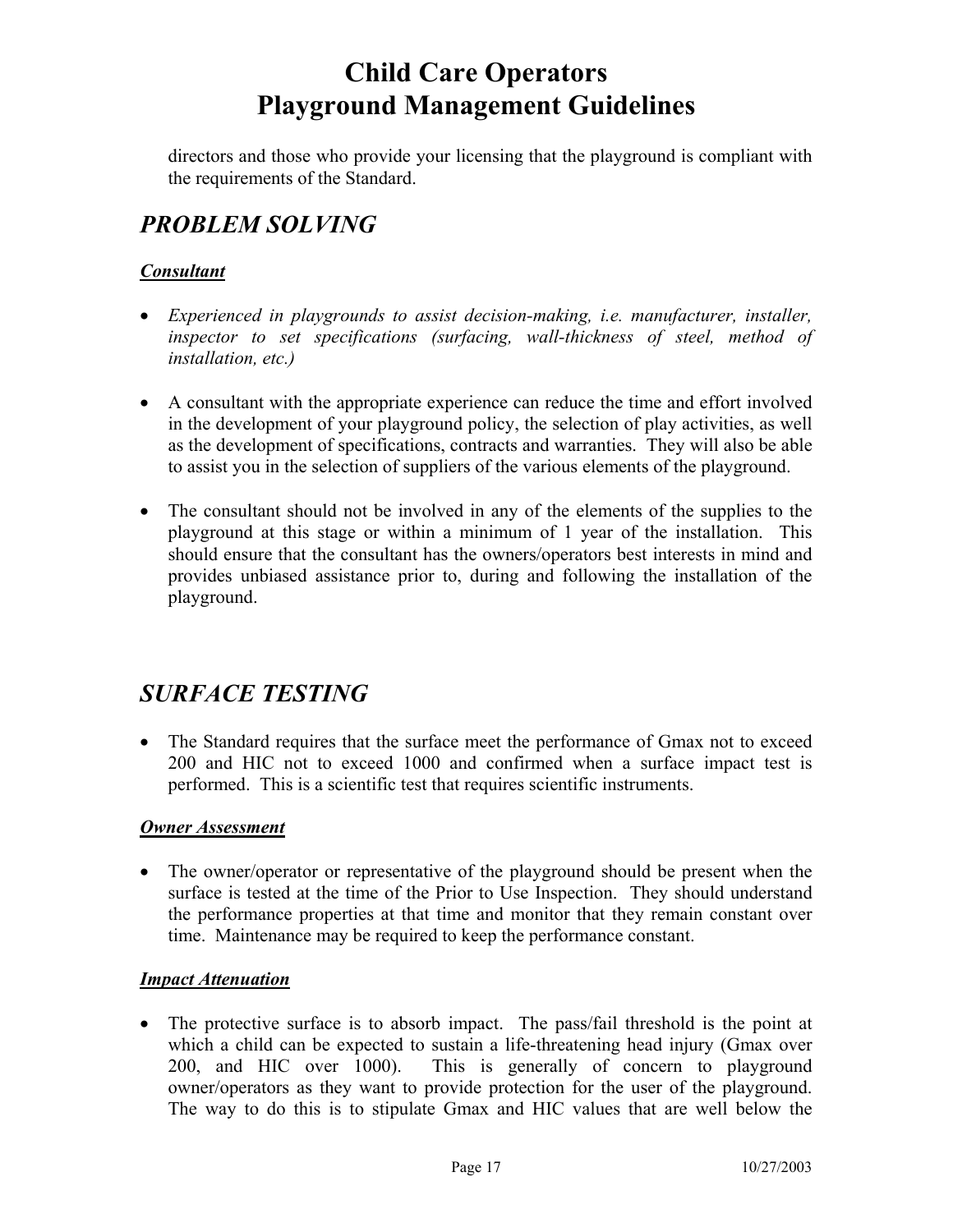thresholds present in the Standard. You can also control the point from which the drop test is performed (the highest point at which you believe a child might climb).

• The only way to determine the performance of the protective surface is to perform a surface impact test in accordance with the most recent version of the Standard. ASTM F1292 and CEN Standard EN 1177 are considered acceptable methods of performing a surface impact test. The typical test method used is that of ASTM F1292. This is also the test method most widely accepted by playground industry professionals. Typically, the device used will be a Triax 2000 Portable Surface Impact Tester. This test device is not capable of being adjusted by anyone, the device also provides the height from which the drop was made. The "black box" nature of the device and the provision of the graphs of each drop takes any bias out of the hands performing the test. You might consider specifying which test method which will be used, and attending at the time of the testing to understand the use of the device and how your surface is performing to allow you to maintain it into the future.

#### *FREQUENTLY ASKED QUESTIONS (FAQS)*

#### **Q1. Operator on playground at same time of inspection?**

**A1**. The owner/operator is the person who has hired the inspector to perform the inspection. In some cases the inspection is performed without the owner/operator and the inspector is able to perform the work within a predictable time and cost. In some cases it is important to the operator that they receive some insight into the performance of the existing playground and be able to develop a plan for the future. Owners/operatos should let the inspector know the intent present at the inspection and would appreciate them taking the time to explain certain aspects of the Standard and the playground. There may well be an additional cost, because of the additional time involved, however since the travel cost are already included in the original inspection, you will never have access to more expertise at a better price.

#### **Q2. What does this cost include?**

**A2.** The cost of a new playground is considerable and often requires years of fundraising. It is important to have all of the cost budgeted for. One strategy is to have suppliers and/or consultants provide a breakdown of the costs that they expect to bring to the playground. Consider asking them what specific work is not included. This will determine what work is not included and what components are missing. The Ministry program advisor or hired consultant should also be of assistance.

#### **Q3. What is the importance of HIC (head injury criteria) in the measurement of impact attenuation of a playground surface.**

A3. The HIC provides a measure of the impact over the duration of the impact. The attached appendix provides you with the level of injury that can be sustained at various HIC values. You will note that the risk of a fatal head injury begins at 1000 HIC other head injuries occur at much lower HIC values.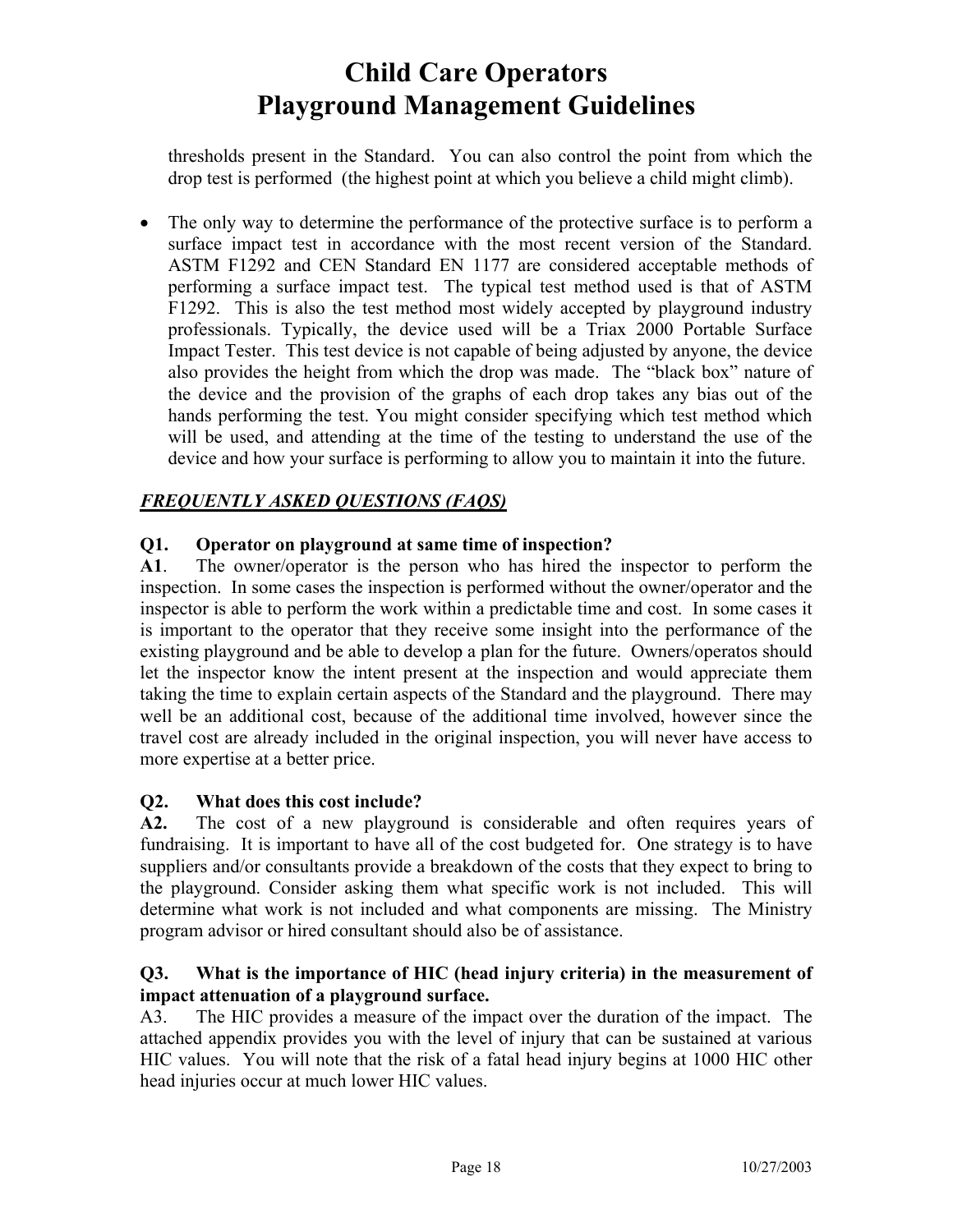APPENDIX 1 – RISK OF HEAD INJURY ASSOCIATED WITH VARIOUS HIC VALUES

The attached indicates the relative risk of head injury at different HIC scores. Generally the score of 1000 is the point at which the probability of no injury is zero and the probability of a fatal injury starts to rise from zero. In relation to scores between 0 and 1000 the risk and the severity of the injury increases. The types of head injuries that are tracked can be characterized as;

Minor – where there is skull trauma without loss of consciousness; fracture of nose and teeth; superficial face injuries

Moderate – skull trauma with or without dislocated skull fracture and brief loss of consciousness. Fracture of facial bones without dislocation; deep wound(s) Critical – Cerebral contusion, loss of consciousness for more than 12 hours with intracranial hemorrhaging and other neurological signs; recovery uncertain. From the graph we see that the risk of a moderate head injury is 20% at approximately 350 HIC, a 40% risk at approximately 500 HIC and approximately 90% at 1000 HIC. The risk of a critical head injury starts at approximately 750 HIC and is approximately 5% at 1000 HIC.

Have this data is only valuable if it is used in the development of strategies to reduce the severity of an anticipated in jury or develop methods of observation and treatment when an injury occurs. Reality should dictate that both will have to be applied.

An owner/operator of a playground should consider that specification of a lower HIC score than 1000 will reduce the risk and severity of the injury. In addition where an injury does occur on a surface where the HIC exceeds 350, there should be a program in place that takes the injury child to hospital for observation for head trauma. At this stage the assessment of medical professionals will take over.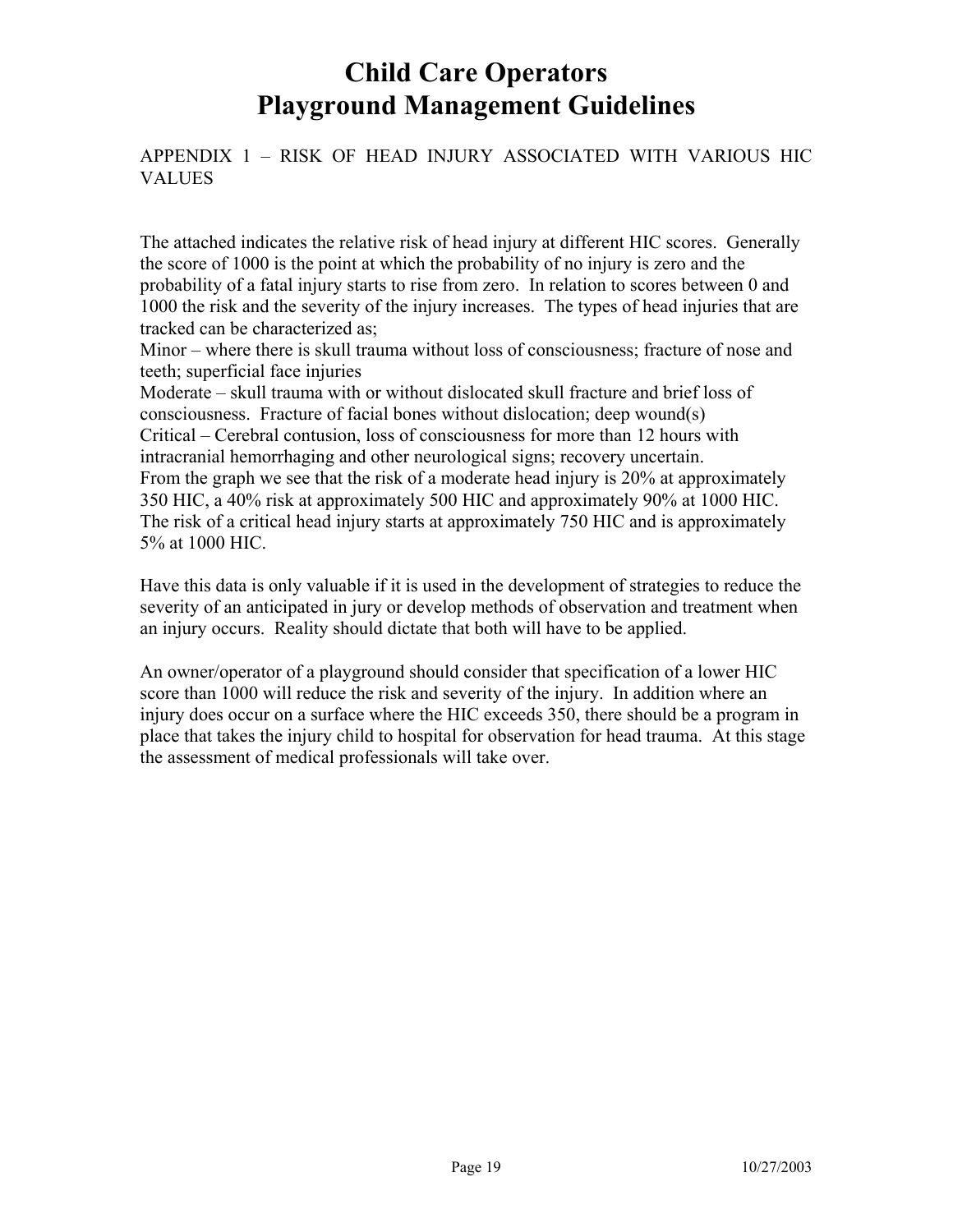#### **INJURY RISK CURVES**

Most of what is known about the relationship between impact magnitude and head injury risk comes from experiments using cadavers and human volunteers subject to high accelerations and impacts under laboratory conditions. The data from these experiments form the basis of automotive and aircraft impact protection standards. There has been no research directly relating the magnitude of an impact from a playground fall to the severity of the injuries sustained. We therefore rely on data from automotive industry experiments to provide insights into injury risk.

Figure X2.1 shows the probability of different degrees of injury occurring as a result of impacts with a given HIC score. These "Expanded Prasad / Mertz Curves" are based on data from cadaver experiments in which the relationship between HIC scores, skull fracture and brain damage were observed  $1, 2$ . The two solid curves in this figure show the probabilities of no injury and of fatal head injury. Broken lines show the probability of minor, moderate and critical head injuries, defined as follows:

*Minor head injury* -- a skull trauma without loss of consciousness; fracture of nose or teeth; superficial face injuries.

*Moderate head injury* – Skull trauma with or without dislocated skull fracture and brief loss of consciousness. Fracture of facial bones without dislocation; deep wound(s).

*Critical head injury* – Cerebral contusion, loss of consciousness for more than 12 hours with intracranial hemorrhaging and other neurological signs; recovery uncertain.

As an example of how Figure X.2.1 is interpreted; if a person experiences a head impact equivalent to a HIC score of 500, there is a 79% chance that they will suffer a minor injury. At 38%, the risk of a moderate injury at this HIC level is also significant. The risk of this impact producing a severe or fatal head injury is very low, however. It is also notable that the chance of experiencing a 500 HIC impact without suffering an injury of any kind is only 21%.

 5 NHTSA "Final Economic Assessment, FMVSS No. 201, Upper Interior Head Protection", June 1995.

<sup>6</sup> Prasad, P. and Mertz, H.J. The Position of the United States Delegation to the ISO Working Group on the Use of HIC in the Automotive Environment. SAE # 851246 Society of Automotive Engineers.